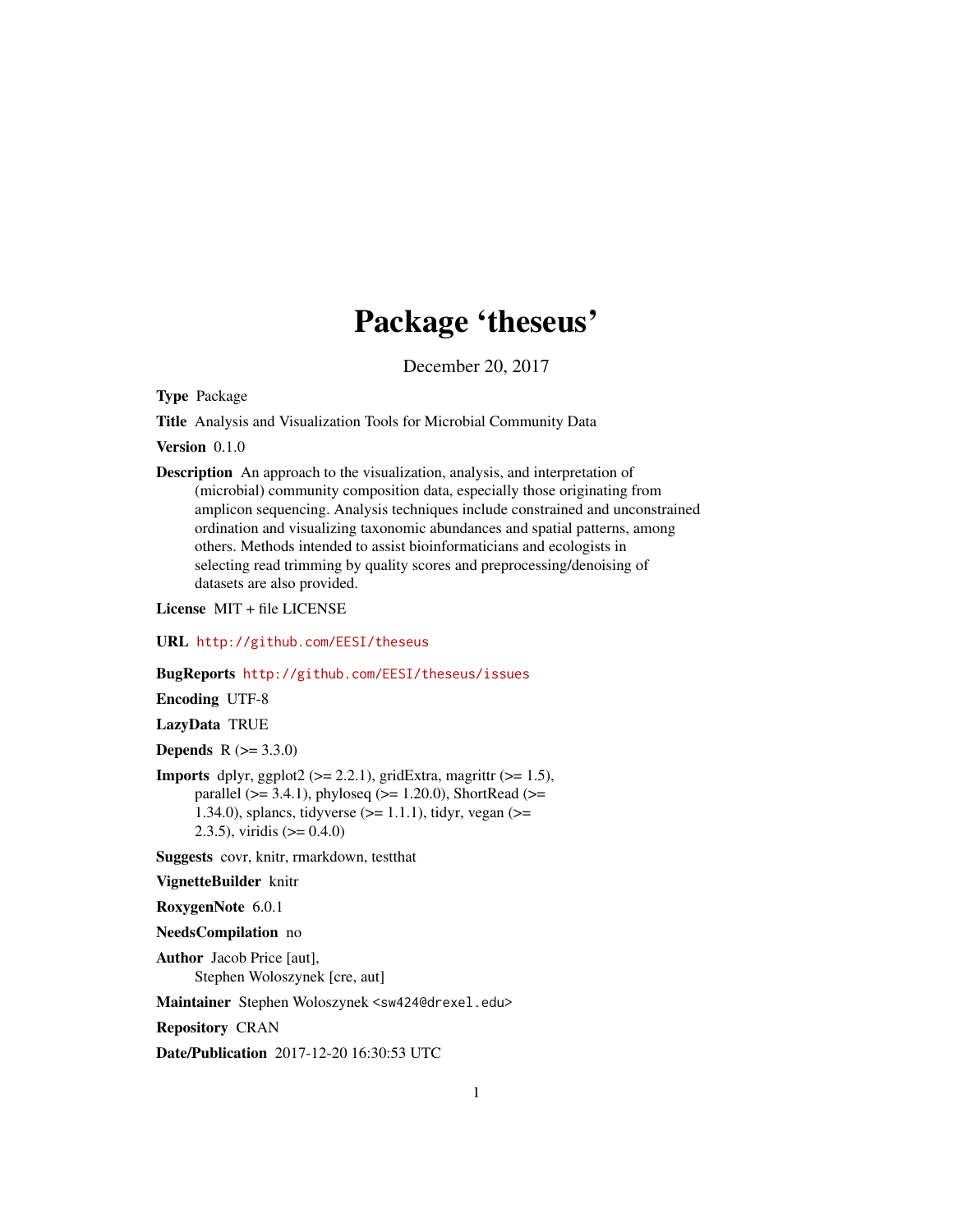### <span id="page-1-0"></span>R topics documented:

|       | $sigtab. 2vs3 \t  \t  \t  \t$ |  |
|-------|-------------------------------|--|
|       |                               |  |
| Index | 15                            |  |
|       |                               |  |

cohort\_relabund *Creates a relative abundance cohort plot*

#### Description

This function plots the relative abundance of taxa within a phyloseq object 'PS' according to thier pre-determined cohort memberships. See Details for more information.

#### Usage

```
cohort_relabund(PS, xvar = "SampleID", taxfill = "Phylum", comp1, comp2,
  comp1lab = c("Decreased Comp1", "No Change Comp1", "Increased Comp1"),
  comp2lab = c("Decreased Comp2", "No Change Comp2", "Increased Comp2"),
  justdata = FALSE, PSisRelAbund = FALSE)
```
#### Arguments

| <b>PS</b> | (required) A phyloseq object.                                                                                                                                                                                                                                                                                                                                                     |
|-----------|-----------------------------------------------------------------------------------------------------------------------------------------------------------------------------------------------------------------------------------------------------------------------------------------------------------------------------------------------------------------------------------|
| xvar      | (required) Variable in sample_data(PS) to be displayed on the x-axis. Defaults<br>to 'SampleID'.                                                                                                                                                                                                                                                                                  |
| taxfill   | Taxonomic level to display in plot. Defaults to 'Phylum'.                                                                                                                                                                                                                                                                                                                         |
| comp1     | (required) First comparison (hence 'comp1') object of 'DESeqResults' class, or<br>a data frame with similar structure. In the case that a 'DESeqResults' class object<br>is not being used, the object must contain a 'log2FoldChange' vector/column.<br>Row names must be a subset (but not necessarily a proper subset) of taxa_names(PS).<br>See Details for more information. |
| comp2     | (required) Second comparison (hence 'comp2') object. Refer to documentation<br>for 'comp1' for remaining details.                                                                                                                                                                                                                                                                 |
| comp1lab  | Labels for comparison 1. Defaults to c('Decreased Comp1', 'No Change Comp1', 'Increased<br>$Comp1$ ').                                                                                                                                                                                                                                                                            |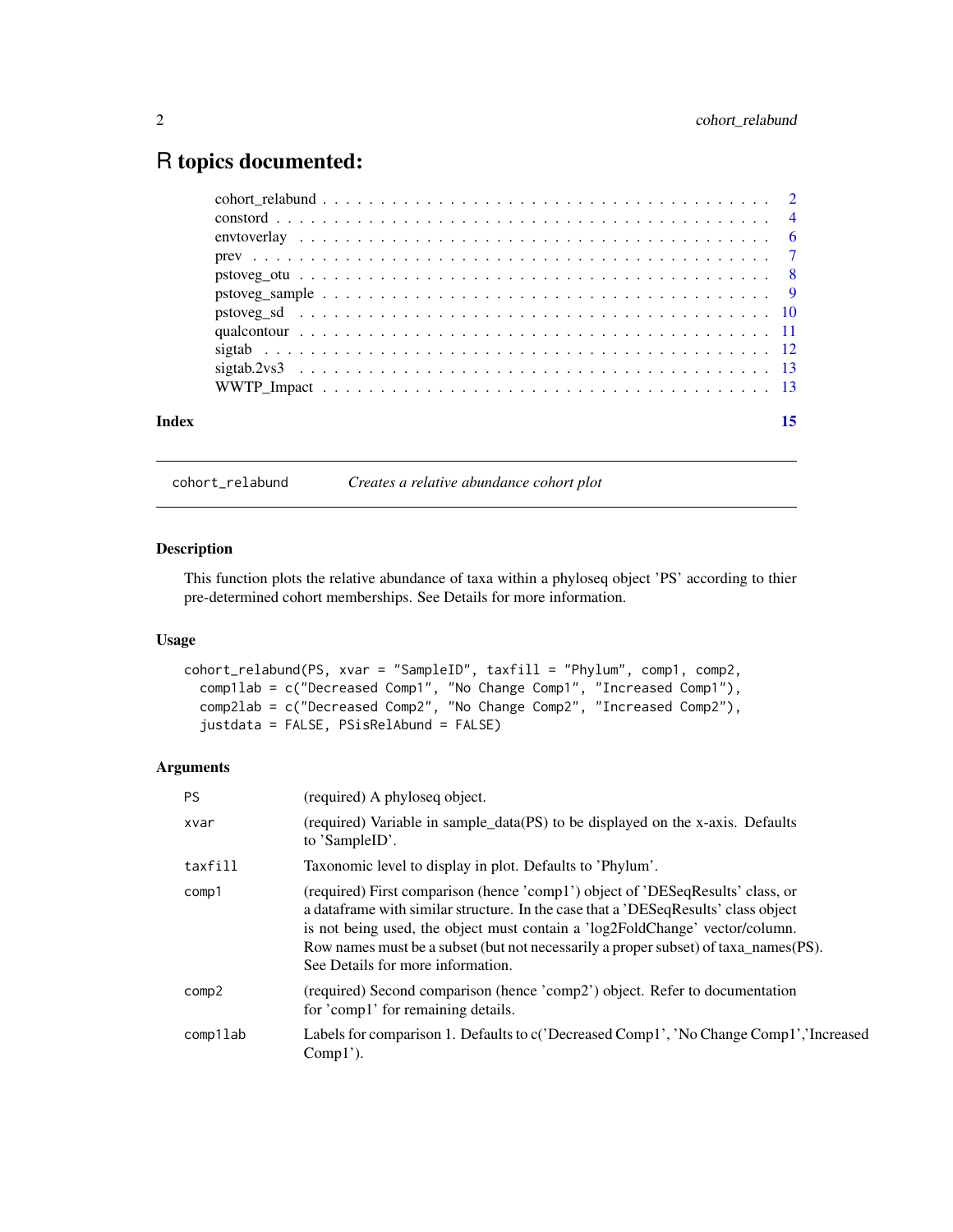<span id="page-2-0"></span>

| comp2lab     | Labels for comparison 2. Defaults to c('Decreased Comp2', 'No Change Comp2','Increased<br>$Comp2$ ). |
|--------------|------------------------------------------------------------------------------------------------------|
| justdata     | Return only the data table (no plot). Defaults to FALSE.                                             |
| PSisRelAbund | Does the PS object contain compositional (relative abundance) taxa counts? De-<br>faults to FALSE.   |

#### Details

General: The results from a single pairwise comparison, such as pre- and post-treatment, carried out with the DESeq2 package can be plotted or read and interpreted in tabular form with relative ease. When two pairwise comparisons are being performed, interpreting the results becomes more difficult. This function is intended to assist with interpreting the results from multiple differential abundance analyses carried out with the DESeq2 r-package. This function takes a phyloseq object ('PS') and two 'DESeqResults' objects ('comp1', 'comp2') and plots the relative abundance of taxa within 'PS', partitioning the taxa according to their membership to one the 9 possible cohort combinations determined by their values specified within 'comp1' and 'comp2'.

Approach: The [DESeq](#page-0-0) function carries out differential abundance testing and produces a 'DE-SeqDataSet' object. The [results](#page-0-0) function can be used to access the results and create a 'DESeqResults' object, which is a subclass of DataFrame. Note that the 'alpha' parameter for [results](#page-0-0) can be used to specify the significance level of the test being performed. NOTE: Testing with DE-Seq2 must be carried out, and the non-significant taxa should be removed from the 'comp1' and 'comp2' objects before using this function. Using the log2FoldChange columns in 'comp1' and 'comp2' this function identifies which taxa decrease, do not change, or increase over course of both comparisons. Because there are three options for both comparisons there are  $3^2=9$  possible combinations, or cohorts, which an OTU may fall into. These cohort assignments are used when plotting the relative abundance plot.

#### Value

A ggplot object.

#### See Also

[plot\\_bar](#page-0-0) [transform\\_sample\\_counts](#page-0-0) [DESeq](#page-0-0) [results](#page-0-0) [DESeqDataSet](#page-0-0)

```
## Not run:
cohort_relabund(
 PS=prune_samples(sample_data(WWTP_Impact)$site %in% c(1,2,3,4),
                   WWTP_Impact),
 comp1=sigtab,
 comp2=sigtab.2vs3,
 comp1lab=c('Decreased at Effluent',
             'No change at Effluent',
             'Increased at effluent'),
 comp2lab=c('Decreased btwn plants',
             'No change btwn plants',
             'Increased btwn plants'))
```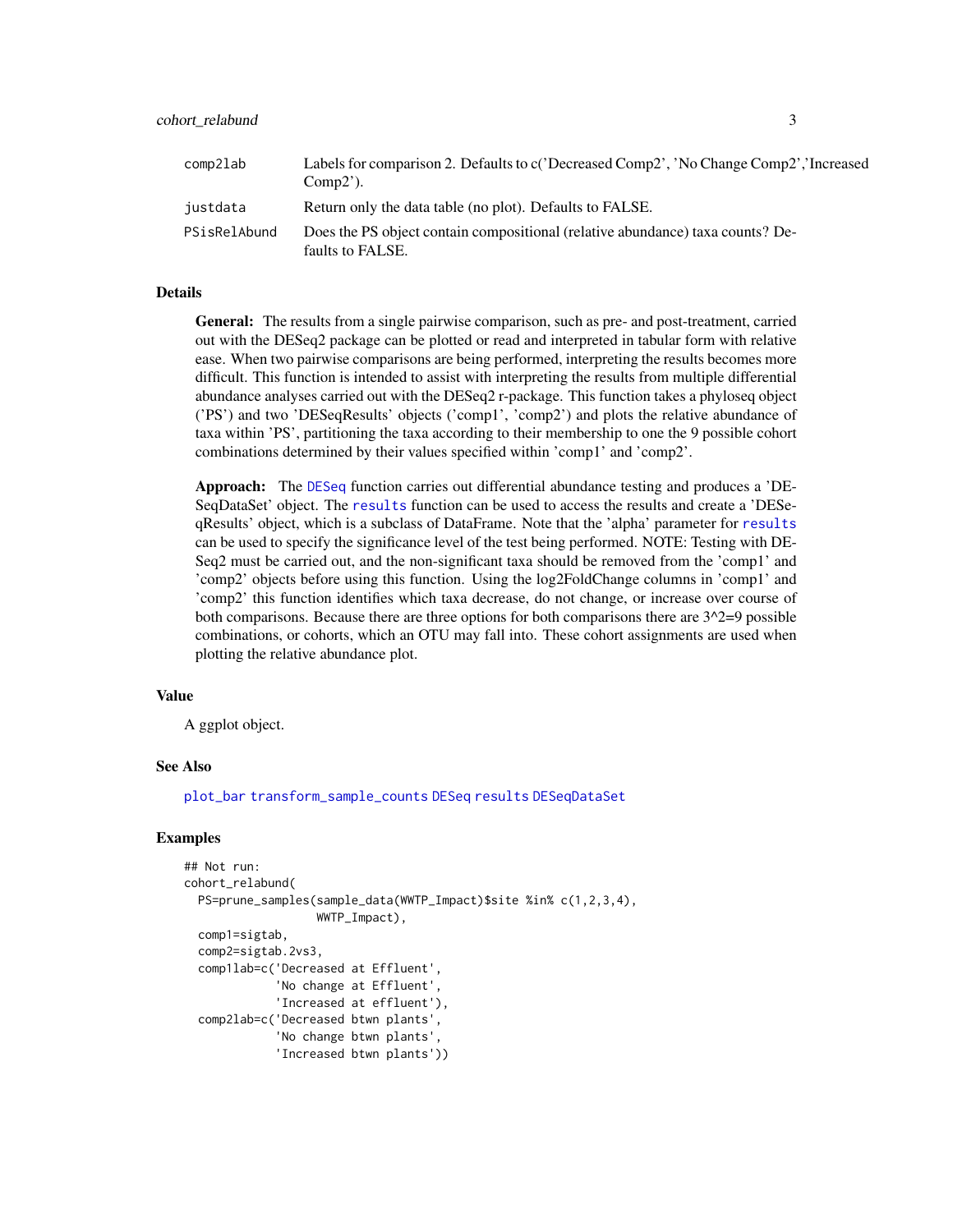<span id="page-3-0"></span>4 constord

## End(Not run)

#### constord *Plots constrained ordination results*

#### Description

Function 'conord' (constrained ordination) carries out constrained ordination on a phyloseq object and plots the results as a ggplot2 object. Constrained correspondence analysis ('CCA') and redundancy analysis ('RDA') are the two methods currently implemented within this function.

#### Usage

```
constord(PS, formula, method = c("CCA", "RDA"), facets, scaling = 2,
  tax\_level = "Phylum", tax_n = 7)
```
#### Arguments

| <b>PS</b> | (required) A phyloseq object.                                                                                                                                                                                                                                                                                                                       |
|-----------|-----------------------------------------------------------------------------------------------------------------------------------------------------------------------------------------------------------------------------------------------------------------------------------------------------------------------------------------------------|
| formula   | (required) Right-hand side of the model formula starting with a tilde $(2\gamma)$ and<br>should not be placed in quotes. The current version requires at least two (2)<br>constraining variables (see Details).                                                                                                                                     |
| method    | Constrained ordination method to be applied. User may choose Constrained<br>Correspondence Analysis (CCA) or Redundancy Analysis (RDA). Defaults to<br>CCA.                                                                                                                                                                                         |
| facets    | Variable in sample_data(PS) to facet the plot by. Statement starts with a tilde<br>$('~)$ and should not be placed in quotes.                                                                                                                                                                                                                       |
| scaling   | Scaling for species and site/sample scores in biplot. Options are the same as<br>those found in the scores function: "species" scaling (1) or 'site' scaling (2).<br>The user should designate the appropriate scaling for thier intended analysis.<br>Further information regarding scaling can be found in the Details below. De-<br>faults to 2. |
| tax_level | Taxonomic level to represent species composition using color. Defaults to 'Phy-<br>lum'.                                                                                                                                                                                                                                                            |
| $tax_n$   | The number of taxonomic groups to identify using color (at the taxonomic level<br>'tax_level'). The most abundant tax_n will be selected. All other taxonomic<br>groups will be collapsed into an additional 'Other' category for visualization.<br>Defaults to 7.                                                                                  |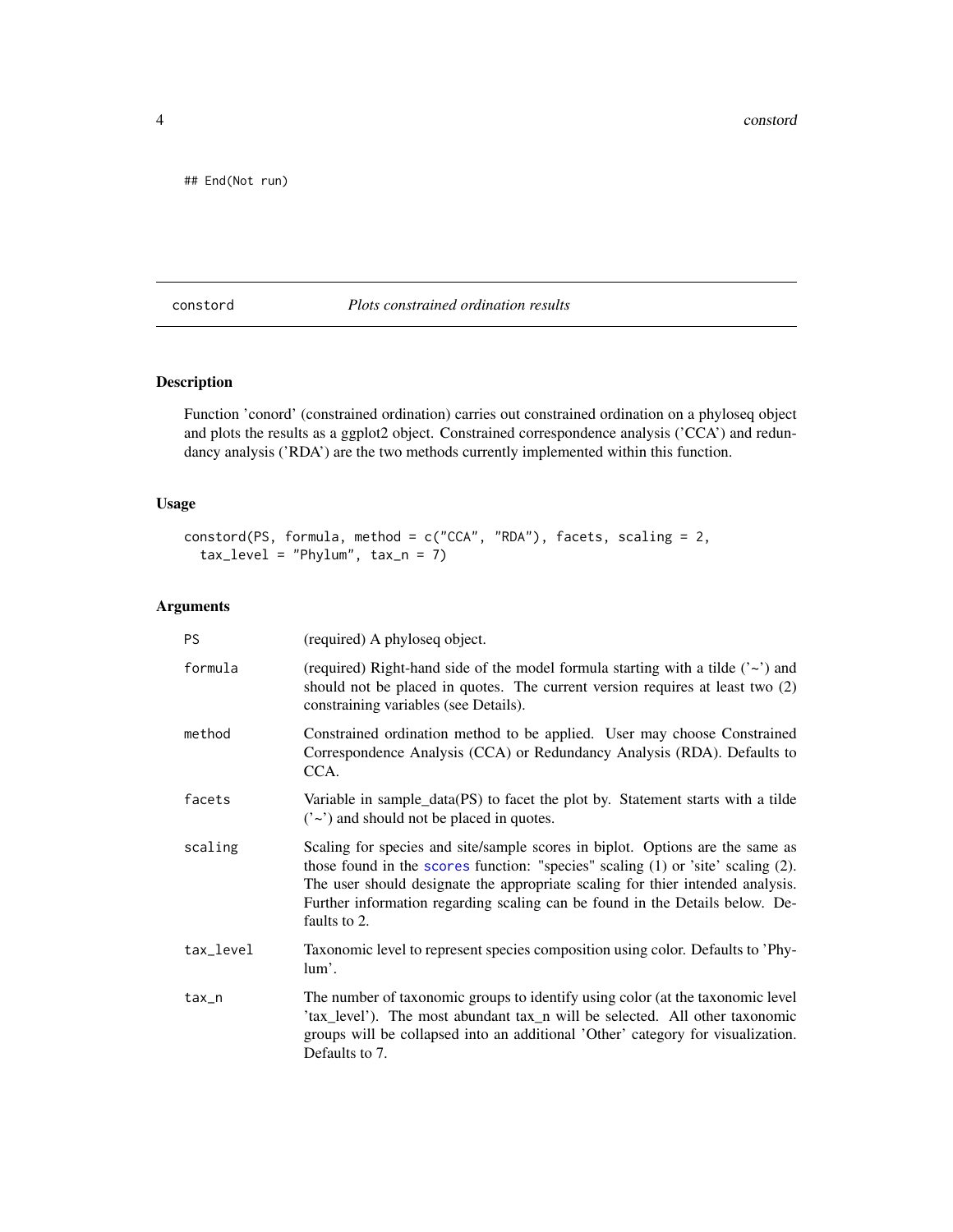#### <span id="page-4-0"></span>constord 5

#### Details

General: The current implementation of this function displays the first two constrained ordination axes. As such, the 'formula' argument must contain two or more constraining variables to return a valid plot; an error will be returned otherwise. Legendre and Legendre (1998, p. 587-592, 597-600, Table 11.1-11.5) provide thorough discussion on the constrained and unconstrained axes that result from constrained ordination methods. Selection of axes to plot, constrained or unconstrained, is a planned feature for a future release.

Comparison with phyloseq::plot ordination: There are several differences between 'constord' and [plot\\_ordination](#page-0-0), and they each have their own strengths. The highlights of 'constord' are:

- constraining variables are included in the 'constord' plot, a feature not currently present in phyloseq's approach, but still possible with some extra coding.
- 'constord' has argument 'scaling' which allows the user to select whether species scaling (1) or site scaling (2) is used when returning the scores to be plotting. Currently, \*phyloseq::plot\_ordination\* returns site scaling (2). The choice of scaling is important and should be selected depending upon whether the goal is to compare the arrangement of sites or species (see Scalng section below).
- The aspect ratio of the ordination plots themselves are scaled according the ordination's eigenvalues to more accurately represent the distances between sites/samples, as described by Callahan et. al. (2016). Once again, this is easily included in [plot\\_ordination](#page-0-0)

Scaling: Species scaling (1) results in a distance biplot. The distance biplot is intended to enable the user to interpret the relationships between sites/samples. Site scaling (2) results in a correlation biplot. The correlation biplot enables the user to interpret the correlation between descriptors (species) within the ordination. Positions of sites/samples are not approximations of thier true locations; use species scaling (1) to interpret site/samples. A complete discussion of the implications of scaling (and interpretation of the ordination results) is provided in Legendre and Legendre (1998, p. 403-404, 585-587).

#### Value

A ggplot object.

#### References

Legendre, P. and Legendre, L. (1998) Numerical Ecology. 2nd English ed. Elsevier. Callahan BJ, Sankaran K, Fukuyama JA et al. Bioconductor Workflow for Microbiome Data Analysis: from raw reads to community analyses [version 2; referees: 3 approved]. F1000Research 2016, 5:1492 (doi: 10.12688/f1000research.8986.2)

#### See Also

[ordinate](#page-0-0) [plot\\_ordination](#page-0-0) [cca](#page-0-0) [rda](#page-0-0) [scores](#page-0-0)

#### Examples

## Not run: library(theseus) data('WWTP\_Impact')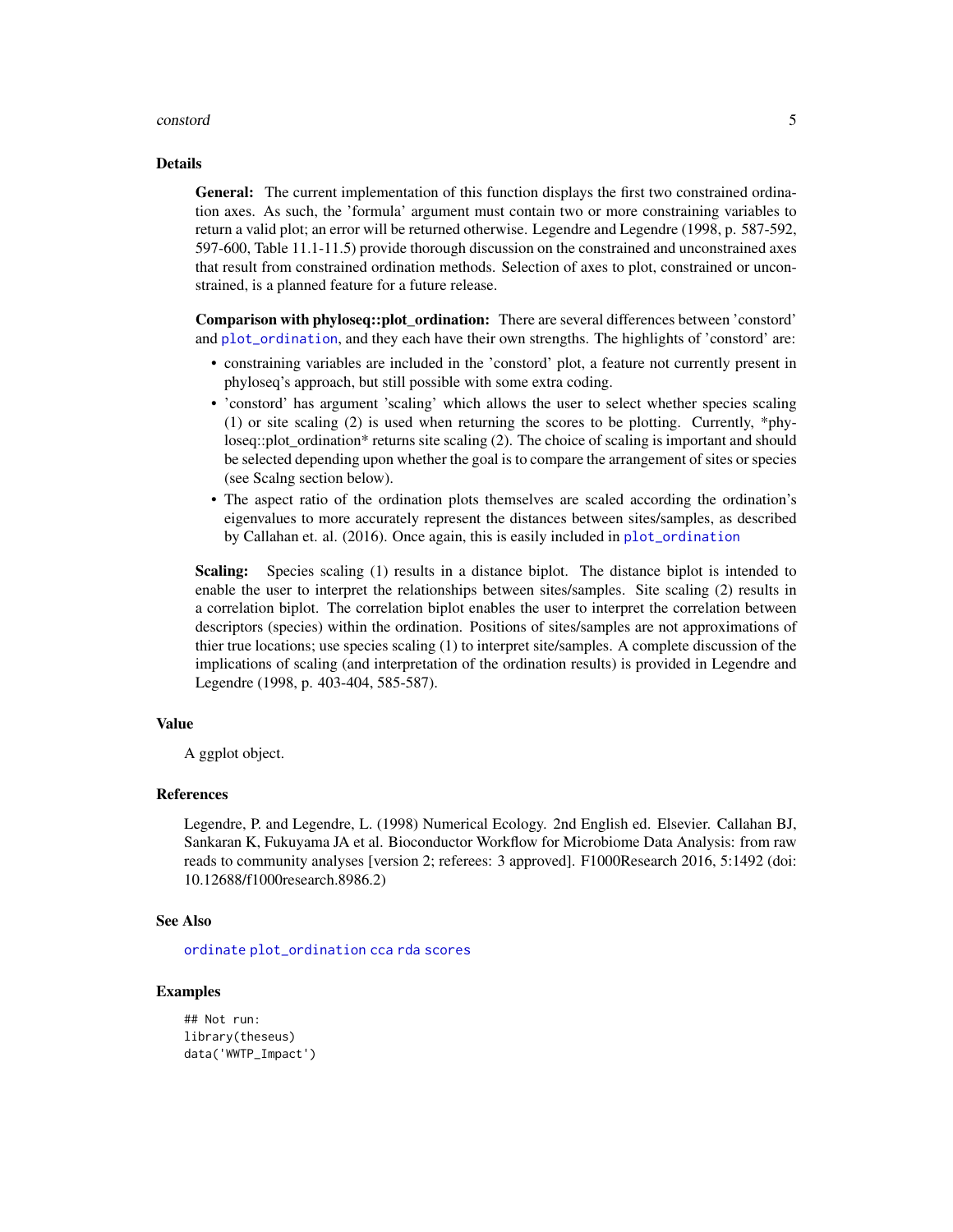<span id="page-5-0"></span>6 envtoverlay

```
p.co <- constord(PS=WWTP_Impact,
                 formula=~ log_NO3N + log_PO4,
                 method='RDA', facets=Position~Location, scaling=2)
p.co
## End(Not run)
```
envtoverlay *Environmental variable fitting to unconstrained ordination diagrams*

#### Description

Fits environmental variables as vectors (via [envfit](#page-0-0)) and smooth surfaces (via [ordisurf](#page-0-0)) to an ordination diagram. The figure is faceted if multiple variables are specified.

#### Usage

envtoverlay(PS, covariates, ordmet = "PCA")

#### Arguments

| PS.        | (required) A phyloseq object.                                                                                                  |
|------------|--------------------------------------------------------------------------------------------------------------------------------|
| covariates | (required) A character vector of covariates present in the phyloseq objects sam-<br>ple $data()$ .                             |
| ordmet     | Ordination method. Options are Principal Component Analysis ("PCA") or Cor-<br>respondence Analysis ("CA"). Defaults to "PCA". |

#### Value

A ggplot object.

#### See Also

[rda](#page-0-0) [cca](#page-0-0) [envfit](#page-0-0) [ordisurf](#page-0-0)

#### Examples

```
## Not run:
library(theseus)
library(phyloseq)
library(ggplot2)
data('WWTP_Impact')
cv <- c('log_NO3N', 'log_PO4')
p.eo <- envtoverlay(WWTP_Impact, covariates=cv)
p.eo
```
## End(Not run)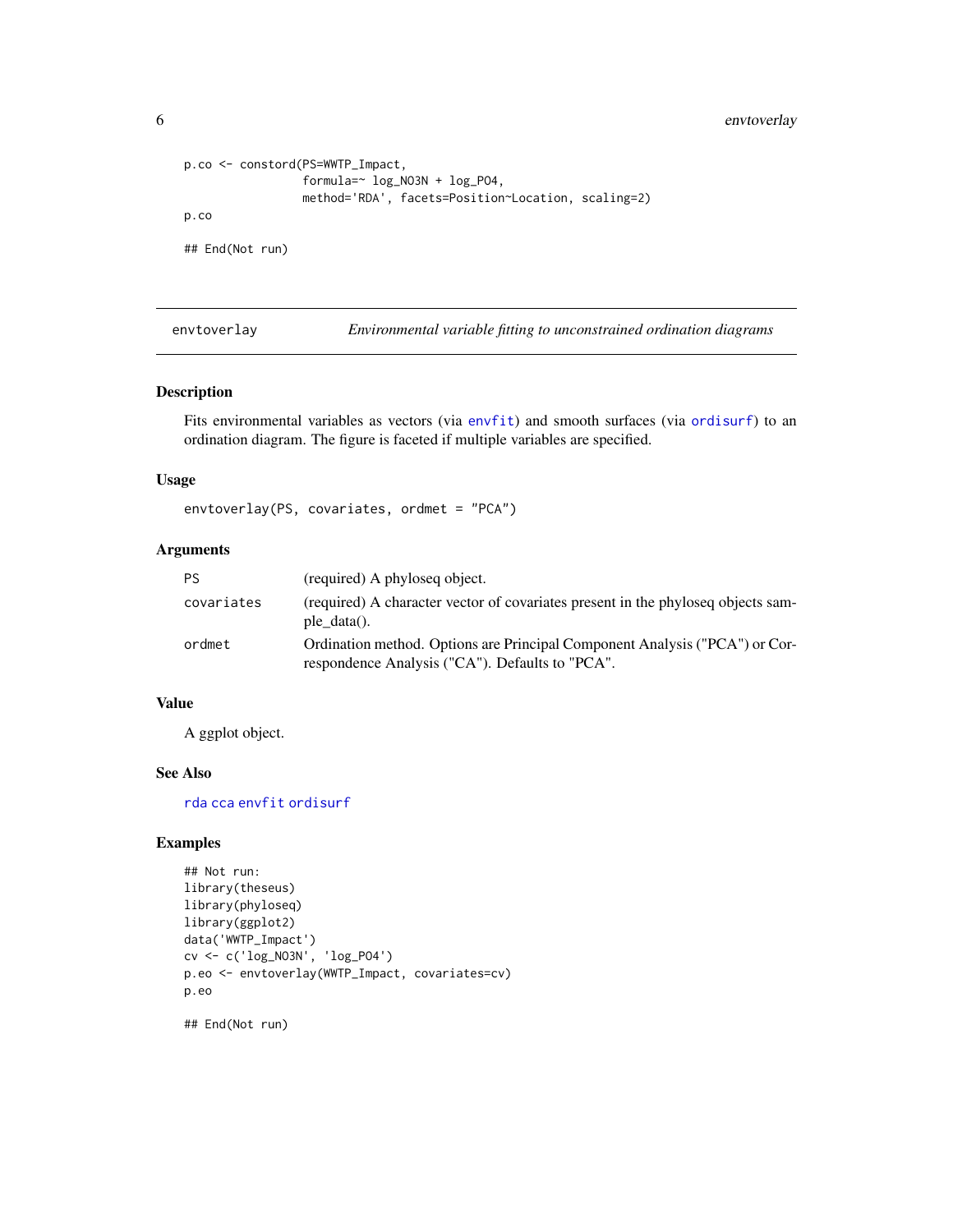#### Description

Function 'prev' (prevalence plot) tabulates the prevalence and abundance of each taxa in a phyloseq object and plots the results as a ggplot object. This may assist the user in determining what filtering and preprocessing steps should be taken regarding the removal of low count taxa.

#### Usage

```
prev(PS, taxon, n\_taxa = 10, abund\_threshold = 3,prev_threshold = ceiling(0.05 * phyloseq::nsamples(PS)))
```
#### Arguments

| PS.             | (required) A phyloseq object.                                                                                                   |
|-----------------|---------------------------------------------------------------------------------------------------------------------------------|
| taxon           | Taxonomic level to be displayed. Defaults to 'Phylum'.                                                                          |
| n_taxa          | The number of taxa to display at the given 'taxon' level. The most abundant taxa<br>at that group are selected. Defaults to 10. |
| abund_threshold |                                                                                                                                 |
|                 | User selected value for the lowest acceptable total abundance. Defaults to 3.                                                   |
|                 | prev_threshold User selected value for the lowest acceptable prevalence. Defaults to 5 rounded<br>up to the nearest integer.    |

#### Details

Low count taxa are often filtered from OTU tables to reduce possible error or noise. Examination of the raw (unfiltered) OTU table should be carried out to ensure that appropriate thresholds for prevalence (number of samples a taxa was observed in) and abundance (the total number of times a taxa was observed) are being selected. Function 'prev' plots each taxa according to thier prevalence and abundance within the dataset.

#### Value

A ggplot object.

#### References

Callahan BJ, Sankaran K, Fukuyama JA et al. Bioconductor Workflow for Microbiome Data Analysis: from raw reads to community analyses. F1000Research 2016, 5:1492 (doi: 10.12688/f1000research.8986.2) Perraudeau F, Risso D, Street K et al. Bioconductor workflow for single-cell RNA sequencing: Normalization, dimensionality reduction, clustering, and lineage inference. F1000Research 2017, 6:1158 (doi:10.12688/f1000research.12122.1)

<span id="page-6-0"></span>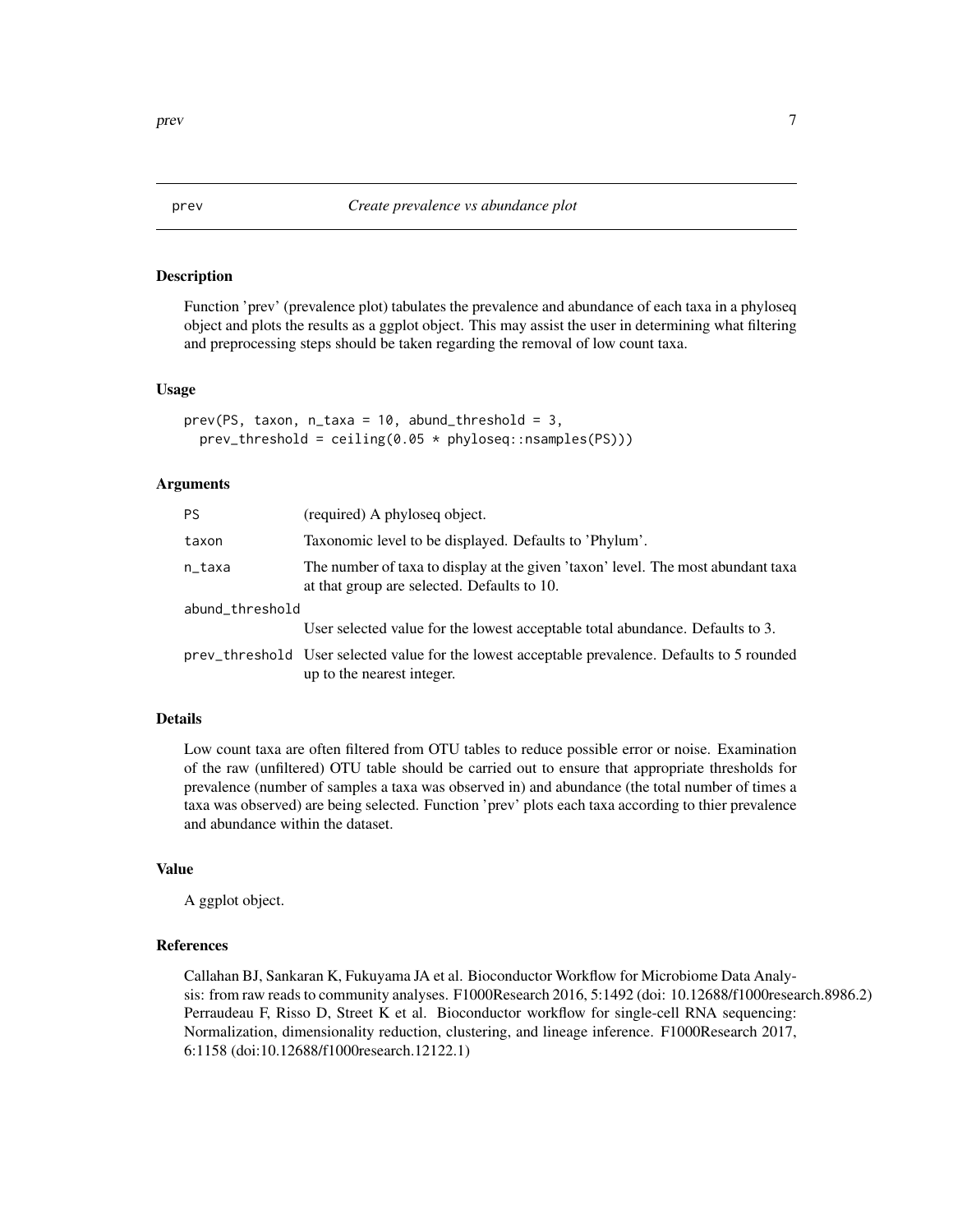#### Examples

```
## Not run:
library(theseus)
data('WWTP_Impact')
p.prev <- prev(WWTP_Impact, taxon="Phylum", n_taxa=10)
p.prev
## End(Not run)
```

| pstoveg_otu | converts the otu_table slot of a phyloseq object to a vegan-compatible |
|-------------|------------------------------------------------------------------------|
|             | matrix                                                                 |

#### Description

physeq2veg\_otu is a helper function intended to convert the species/taxa count slot of a phyloseq object to a vegan-friendly matrix. This function ensures that sites/samples are rows and species are columns.

#### Usage

```
pstoveg_otu(PS)
```
#### Arguments

PS (required) a phyloseq object

#### Value

A matrix containing a phyloseq object's otu\_table slot.

#### See Also

[phyloseq-class](#page-0-0) [otu\\_table-class](#page-0-0) [otu\\_table](#page-0-0)

```
## Not run:
library(theseus)
library(phyloseq)
data(WWTP_Impact, package='theseus')
dim(otu_table(WWTP_Impact))
taxa_are_rows(WWTP_Impact)
otu <- pstoveg_otu(WWTP_Impact)
dim(otu)
```

```
data(GlobalPatterns, package='phyloseq')
dim(otu_table(GlobalPatterns))
```
<span id="page-7-0"></span>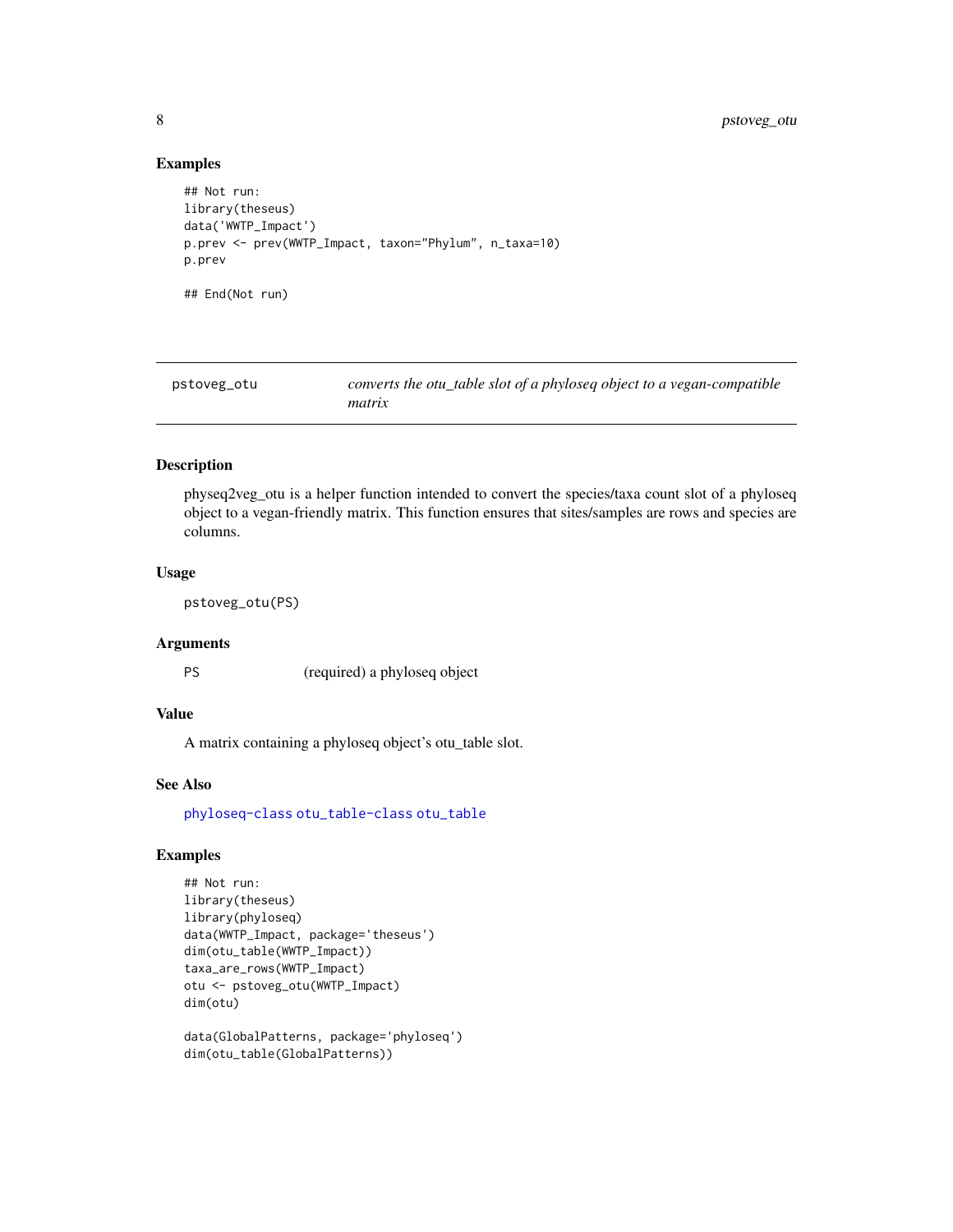#### <span id="page-8-0"></span>pstoveg\_sample 9

```
taxa_are_rows(GlobalPatterns)
otu.gp <-pstoveg_otu(GlobalPatterns)
dim(otu.gp)
# move transformed OTU table back to phyloseq
wwtp <- WWTP_Impact
otu.ra <- vegan::decostand(otu, method='total')
otu_table(wwtp) <- otu_table(otu.ra,
                             taxa_are_rows = taxa_are_rows(WWTP_Impact))
```
## End(Not run)

| pstoveg_sample | Converts sample_data slot of a phyloseq object to vegan-compatible |
|----------------|--------------------------------------------------------------------|
|                | matrix                                                             |

#### Description

physeq2veg\_otu is a helper function intended to convert the species/taxa count slot of a phyloseq object to a vegan-friendly matrix.

#### Usage

```
pstoveg_sample(PS)
```
#### Arguments

PS (required) a phyloseq object

#### Value

A matrix containing a phyloseq object's otu\_table slot.

#### See Also

[phyloseq-class](#page-0-0) [otu\\_table-class](#page-0-0) [otu\\_table](#page-0-0)

```
## Not run:
library(phyloseq)
data("GlobalPatterns")
# inspect otu_table()
dim(otu_table(GlobalPatterns))
str(otu_table(GlobalPatterns))
taxa_are_rows(GlobalPatterns)
gp.otu <- physeq2veg_otu(GlobalPatterns)
dim(gp.otu)
str(gp.otu)
```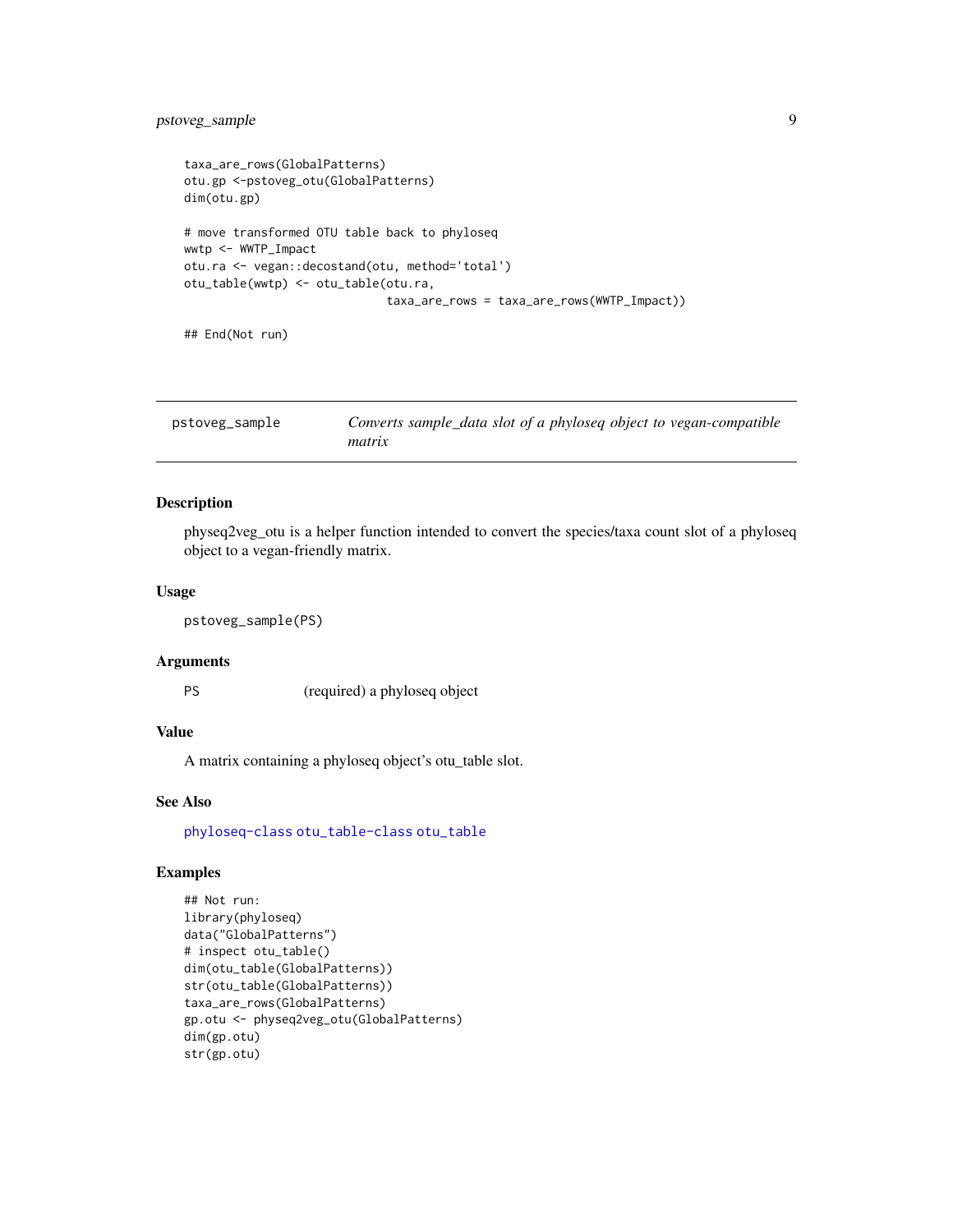<span id="page-9-0"></span>## End(Not run)

pstoveg\_sd *converts the sam\_data slot of a phyloseq object to a vegan-compatible matrix*

#### Description

physeq2veg\_sd is a helper function intended to convert the sample data slot of a phyloseq object to a vegan-friendly matrix.

#### Usage

pstoveg\_sd(PS)

#### **Arguments**

PS (required) a phyloseq object

#### Value

A matrix containing a phyloseq object's sam\_data slot.

#### See Also

[phyloseq-class](#page-0-0) [sample\\_data-class](#page-0-0) [sample\\_data](#page-0-0)

```
## Not run:
library(theseus)
library(phyloseq)
data(WWTP_Impact, package='theseus')
dim(sample_data(WWTP_Impact))
sampdat <- pstoveg_sd(WWTP_Impact)
dim(sampdat)
```

```
data(GlobalPatterns, package='phyloseq')
dim(sample_data(GlobalPatterns))
sampdat.gp <-pstoveg_sd(GlobalPatterns)
dim(sampdat.gp)
```

```
# move altered sample data back to phyloseq
sampdat.altered <- sampdat
sampdat.altered$TotDisP_PercentMax <- vegan::decostand(sampdat$TotDisP,
                                                       method='max')
sample_data(wwtp) <- as.data.frame(sampdat.altered)
```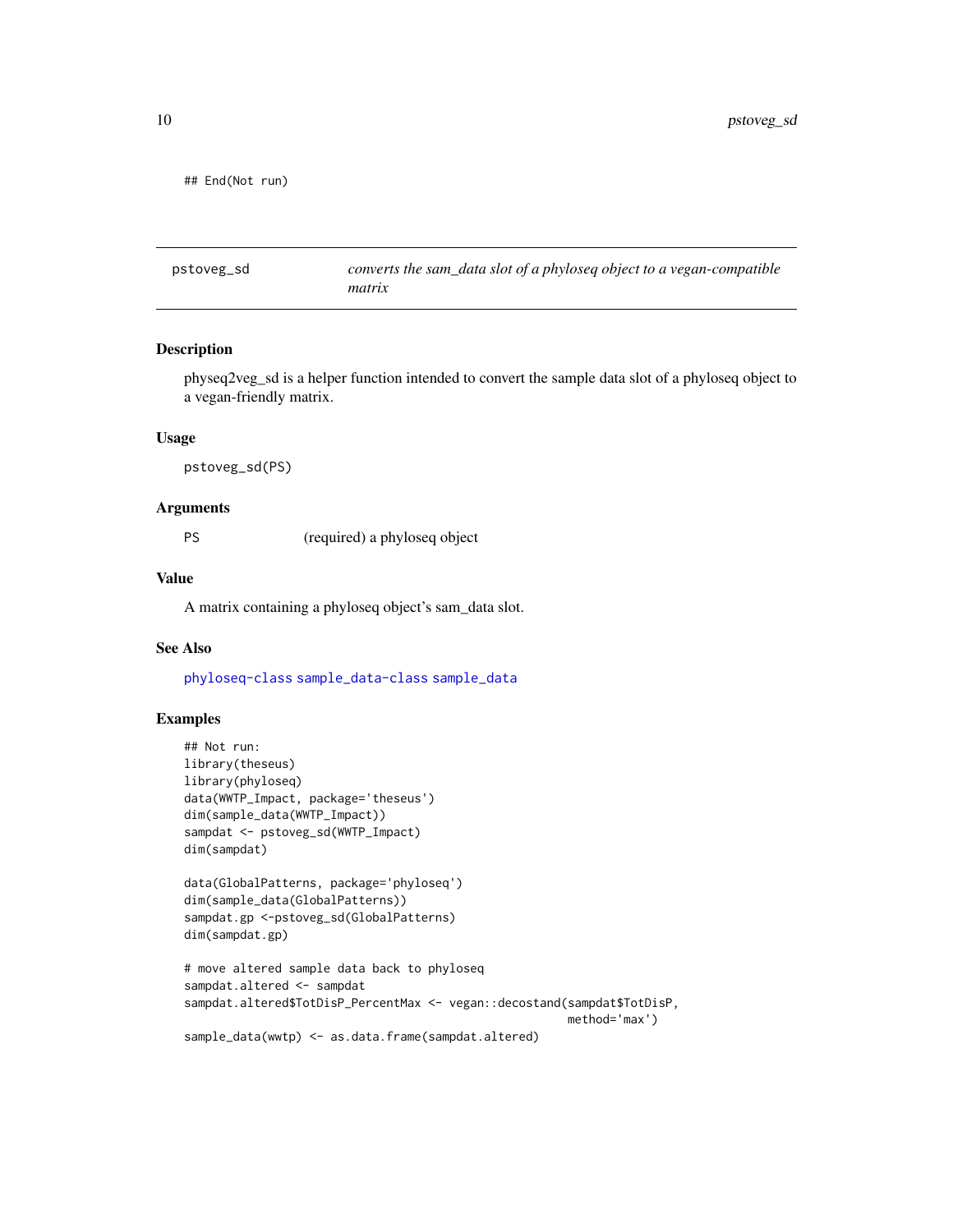#### <span id="page-10-0"></span>qualcontour 11

## End(Not run)

#### qualcontour *Create read quality color contour plots*

#### Description

This function generates a 2-D color/contour map representing the average quality scores by location (read cycle number) for a designated percentile. It is intended to assist the user with deciding where trimming should be performed.

#### Usage

```
qualcontour(f_path, r_path, idx, percentile = 0.25, amp_length, min_overlap,
 n_samples = 12, q = c(25, 30, 35), bins = 50, nc = 1,
 seed = sample.int(.Machine$integer.max, 1), verbose = FALSE)
```
#### Arguments

| f_path       | (required) A character vector locating the forward read (Read 1) .fastq files                                                                                                                                                                                                                            |
|--------------|----------------------------------------------------------------------------------------------------------------------------------------------------------------------------------------------------------------------------------------------------------------------------------------------------------|
| r_path       | (required) A character vector locating the reverse read (Read 2) .fastq files                                                                                                                                                                                                                            |
| idx          | Indexes (within f_path and r_path) identifying specific .fastq files to be used for<br>analysis                                                                                                                                                                                                          |
| percentile   | The percentile to be targeted. Defaults to .25 (i.e. the first quartile).                                                                                                                                                                                                                                |
| amp_length   | Intra-primer amplicon length. Calculated distance in base-pairs between primers.<br>Used to determine region of no overlap. Both 'amp_length' and 'min_overlap'<br>must be provided for these calculations.                                                                                              |
| min_overlap  | The minimum amount of overlap between the two reads. Used to determine<br>region of no overlap. Both 'amp_length' and 'min_overlap' must be provided<br>for these calculations.                                                                                                                          |
| $n$ _samples | Integer indicating the number of samples to include in the visualization. De-<br>faults to 12.                                                                                                                                                                                                           |
| q            | A numeric vector designating Phred quality scores to be represented on the plot.<br>Defaults to 25, 30, and 35.                                                                                                                                                                                          |
| bins         | Integer designating the number of bins each read should be separated into. For<br>example, visualizing a 250 bp read with 50 bins would imply that each bin<br>represents 5 cycles/bp. Increasing the number of bins improves granularity at<br>the cost of memory and processing speed. Defaults to 50. |
| nc           | The number of cores to use when multithreading. Defaults to 1.                                                                                                                                                                                                                                           |
| seed         | An integer value to be used when randomly selecting the subset of samples to<br>be visualized.                                                                                                                                                                                                           |
| verbose      | If set to TRUE, provides verbose output. Defaults to FALSE.                                                                                                                                                                                                                                              |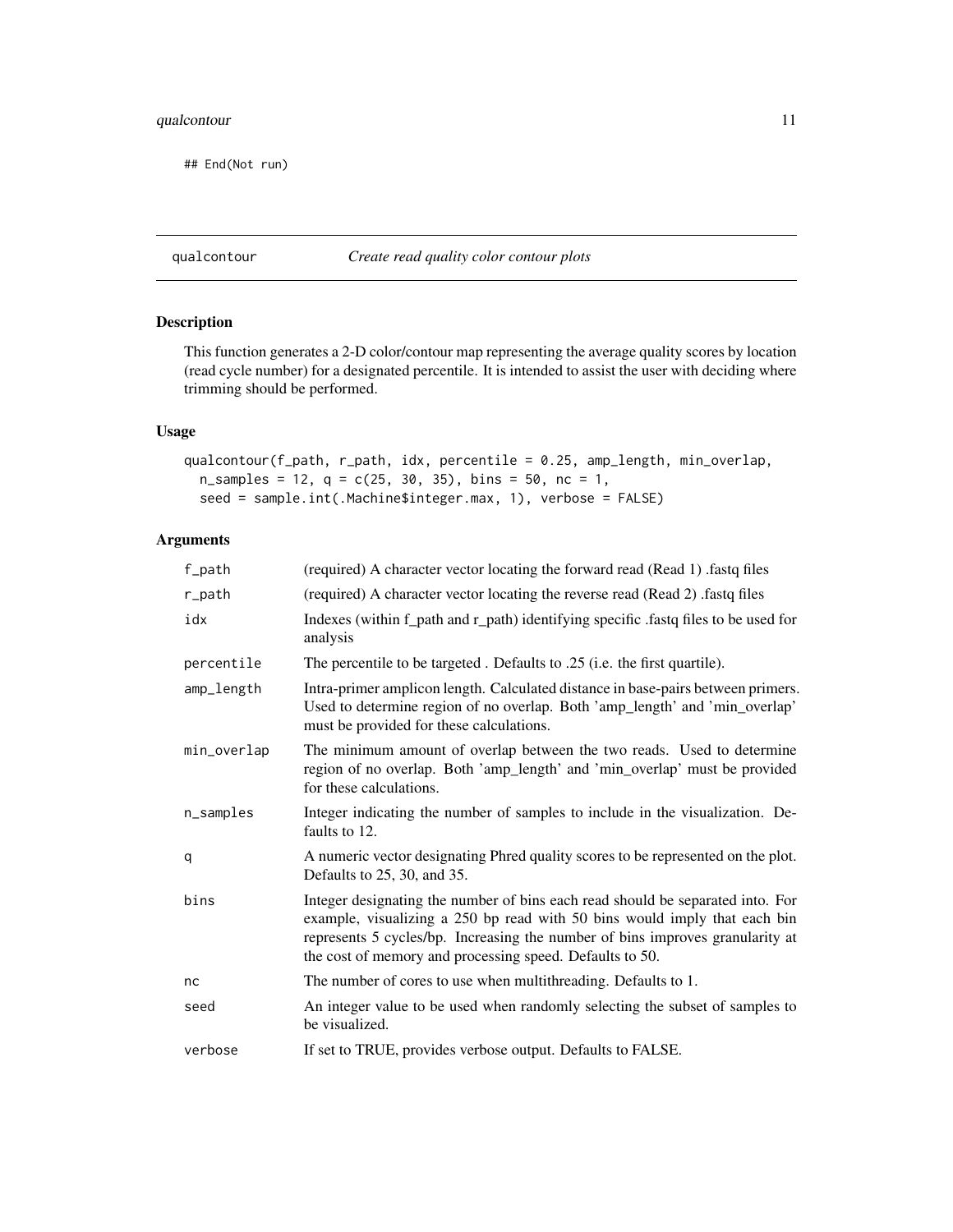<span id="page-11-0"></span>qualcontour's (quality contour) two required arguments are character vectors of the file paths for forward ('f\_path') and reverse ('r\_path') reads. qualcontour tabulates the distribution of quality scores at each read cycle for the forward and reverse reads independently and then averages (arithmetic mean) the quality scores for each (forward/reverse) cycle combination. These values are then plotted as a ggplot2 object. Users can (re)run 'qualcontour' with different 'percentile' values to visualize how the quality scores varies in shape. [plotQualityProfile](#page-0-0) in the 'dada2' package provides an elegant way of looking at the quality profiles for the forward or reverse reads.

#### Value

A ggplot object with the following attributes:

idx Samples used to generate the plot.

amp\_length Value for amp\_length used to generate the plot.

min\_overlap Value for min\_overlap used to generate the plot.

seed Seed used to select the samples used to generate the plot.

#### See Also

[qa](#page-0-0) [plotQualityProfile](#page-0-0)

#### Examples

```
## Not run:
library(theseus)
library(ggplot2)
fns <- sort(list.files(file.path(system.file(package='theseus'),
            '/testdata/'), full.names=TRUE))
f_path <- fns[grepl('R1.fastq.gz', fns)]
r_path <- fns[grepl('R2.fastq.gz', fns)]
p.qc <- qualcontour(f_path, r_path, n_samples=2, verbose=TRUE,
                    percentile=.25, nc=1)
p.qc
p.qc + geom_hline(yintercept=175) + geom_vline(xintercept=275)
## End(Not run)
```
sigtab *Differential abundance data*

#### **Description**

Differential abundance data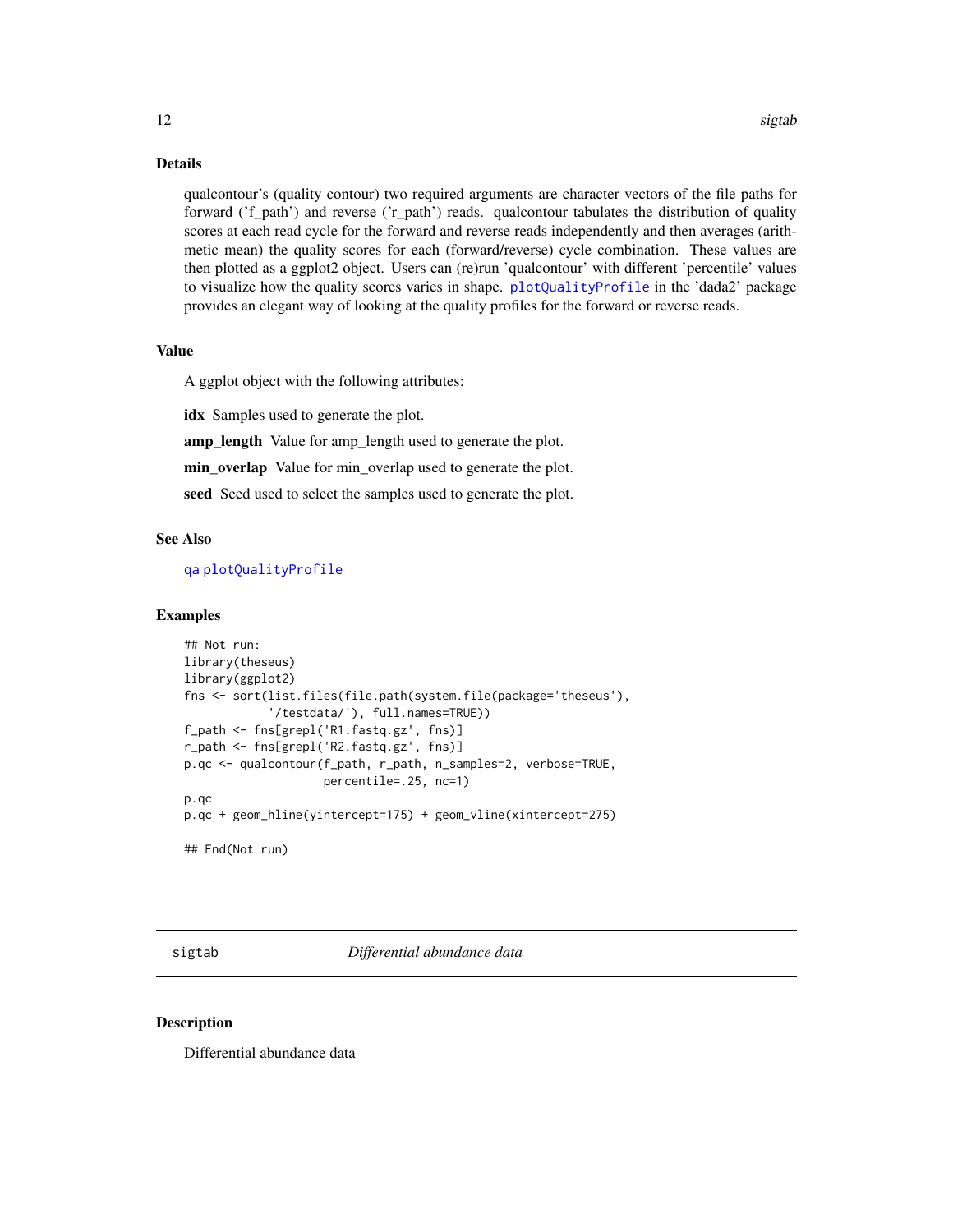#### <span id="page-12-0"></span>sigtab.2vs3 13

#### Usage

sigtab

#### Format

A 137x13 dataframe containing DESeq2 differential abundance data.

sigtab.2vs3 *Differential abundance data*

#### Description

Differential abundance data

#### Usage

sigtab.2vs3

#### Format

A 205x13 dataframe containing DESeq2 differential abundance data.

WWTP\_Impact *Freshwater stream microbiome data*

#### Description

WWTP\_Impact is a phyloseq object containing 16S rDNA amplicon sequencing data from samples collected at 6 sites on 2 days (12 total samples) along Wissahickon Creek and Sandy Run in southeastern Pennsylvania, USA. Sequencing data was processed as described in Price et. al. (2017), and combined with chemical data to create a phyloseq object. The raw data and scripts used to generate this phyloseq object (as well as the phyloseq object itself) can be obtained from the author's GitHub repository (see url below).

#### Usage

WWTP\_Impact

#### Format

A phyloseq object containing sample\_data, otu\_table, tax\_table, and phy\_tree slots.

#### Source

[https://github.com/JacobRPrice/WWTP\\_Impact\\_on\\_Stream](https://github.com/JacobRPrice/WWTP_Impact_on_Stream)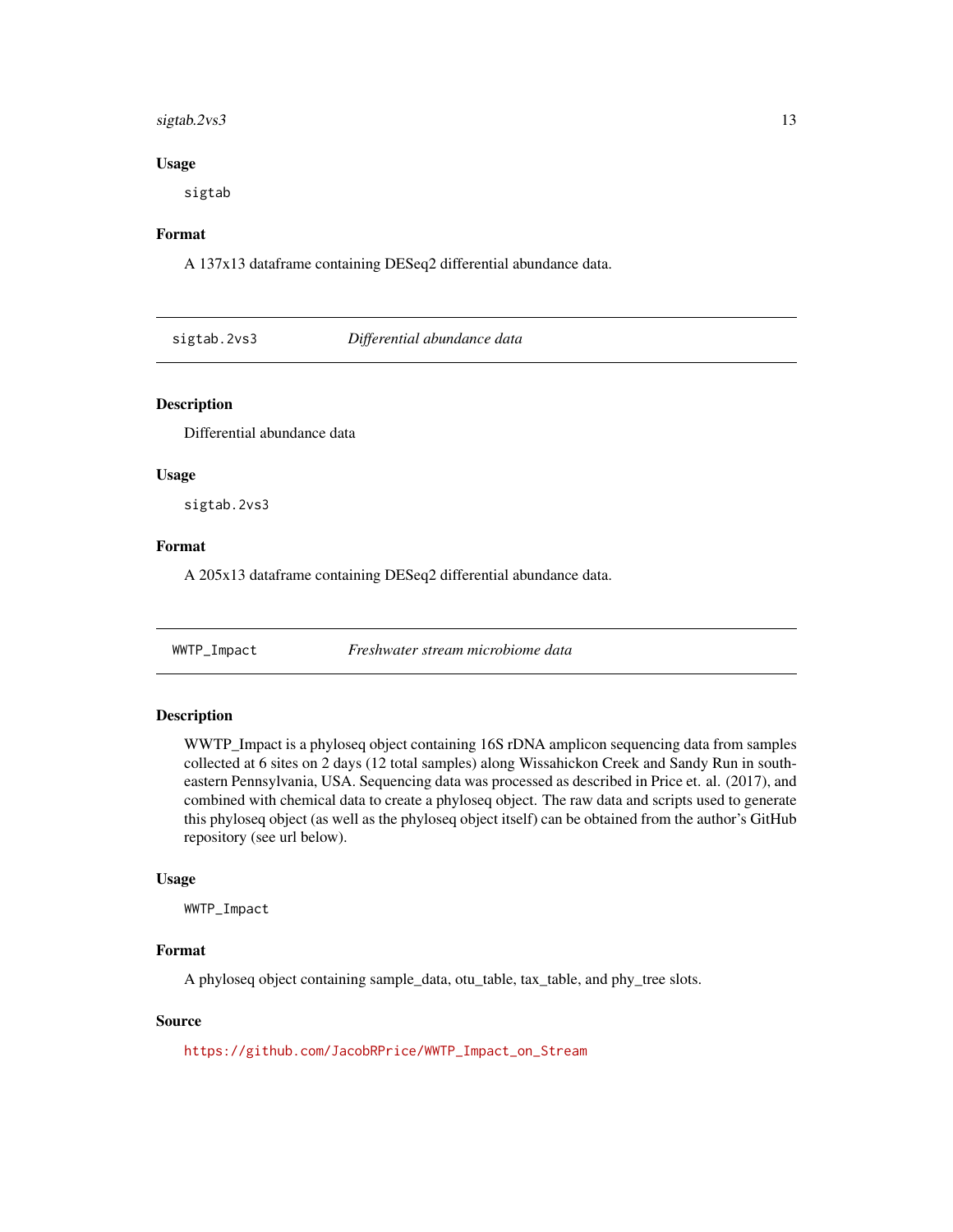#### References

Price, J. R., Ledford, S. H., Ryan, M. O., Toran, L., Sales, C. M. (2017). Wastewater treatment plant effluent introduces recoverable shifts in microbial community composition in receiving streams. Sci. Total Environ. doi:10.1016/j.scitotenv.2017.09.162.